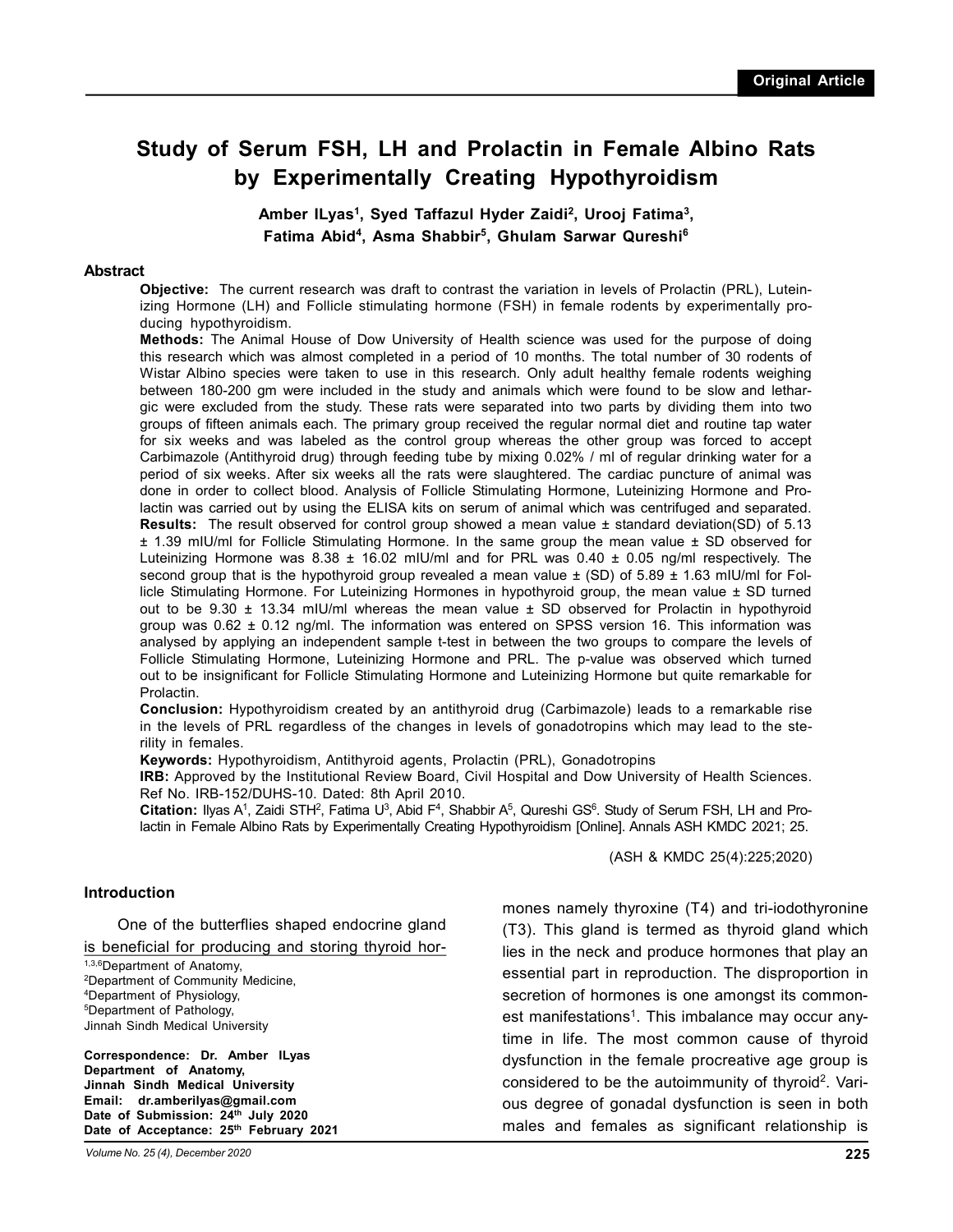found between the reproductive abnormalities in both the hypothyroidism and hyperthyroidism<sup>3</sup>. Hypothyroidism is outlined as a condition that truly ends up in reduce amount of secretion by thyroid gland resulting in less levels of thyroid hormones which may be because of either hypothalamic disorders or pituitary conditions<sup>4</sup>. In humans, the most well-known dysfunction and the most common disorder causing reproductive abnormalities is hypothyroidism. It may occur with a wide range of clinical manifestation that is from multisystem failure to asymptomatic individuals. In different animals even the commonest cause found in the impairment of reproductive functions is hypothyroidism<sup>5</sup>. The process behind this procreative dysfunction continues to be still unidentified<sup>6</sup>. Infertility and early menopause are found to be associated with poor functional ovarian reserve which results in the early onset of ovarian aging. The functional mechanism of this loss is not clearly understood but environmental and genetic factors found to play key role in disturbing the ovarian reserve. These factors influence the morphological structure of ovaries and also the hormones required for maturation in reproductive age group. Earlier studies have revealed the effect of different concentration of thyroid hormones on ovarian function. It was found that the exposure to thyroid hormone helps in the growth of pre-antral follicles in ovary whereas the menstrual irregularities are one of the commonest findings in hypothyroid women<sup>7</sup>. It may lead to impairment in ovulation due to inadequate stimulation of thyroid gland and may be one of the causes of infertility in females.In addition, if there is intra organ conversion of more biologically active form of T4 to T3, it leads to the regulation of negative feedback mechanism which in return causes the inhibition in release of TSH and TRH secretion<sup>7</sup>.

Lack of thyroid hormones produces biological disorders in females which increases the chances of sterility during their reproductive age. Hypothalamic pituitary gonadal and thyroid axis were found to be interrelated as the concentration of thyroid hormones influence the development of gonads<sup>8</sup>. Moreover, the concentration of T3 and T4 are also regulated by a feedback mechanism in vertebrates as pituitary gland is concerned with Thyroid stimulating hormone (TSH) secretion and even the hormone releasing thyrotropin (TRH)<sup>9</sup>. Different pituitary hormones like growth hormone, TSH or PRL work in co-ordination with FSH and LH and helps in the growth of the follicles<sup>10</sup>. Lack in secretion of thyroid hormones may lead to higher secretion of prolactin which would also impede ovulation due to insufficient gonadotropin releasing hormone (GnRH) secretion so the levels of FSH and LH are also altered in hypothyroid females. Therefore, the aim of the present study was to check the levels of gonadotrophic hormone, luteinizing hormone and PRL in artificially elicited hypothyroid female rodents.

# **Subject and Methods**

The commencement of research was done after approval was received from different committees like Local University Research Committee, Institutional Review Board (IRB), Funding Committee Board of Advance Studies and Research (B.A.S.R) of DUHS. The research took about 10 months and was conducted at the animal house of Dow University of health sciences. It was an experimental study which started with the observation of rodents, ten days before the beginning of the experiment. Animals weighing between 180-200g were included in the study and the rest were excluded. The animals were housed in an experimental room for continuous monitoring of their health and fitness. Assurance was ascertained also for every rodent to be of albino species and an adult female of Wistar breed. They were tracked for 10 days at the start to rule out any pathology. Any signs in the change of behaviour of animal like sluggishness or idleness are carefully noticed and also a steady decrease in weight was deemed unfit for the experiment and was substituted. The animals were provided with regular normal diet and ordinary water for drinking. A safe parameter has been taken to be the constant weight gain of an animal.

There were 30 animals picked altogether for the project and were separated into 2 categories.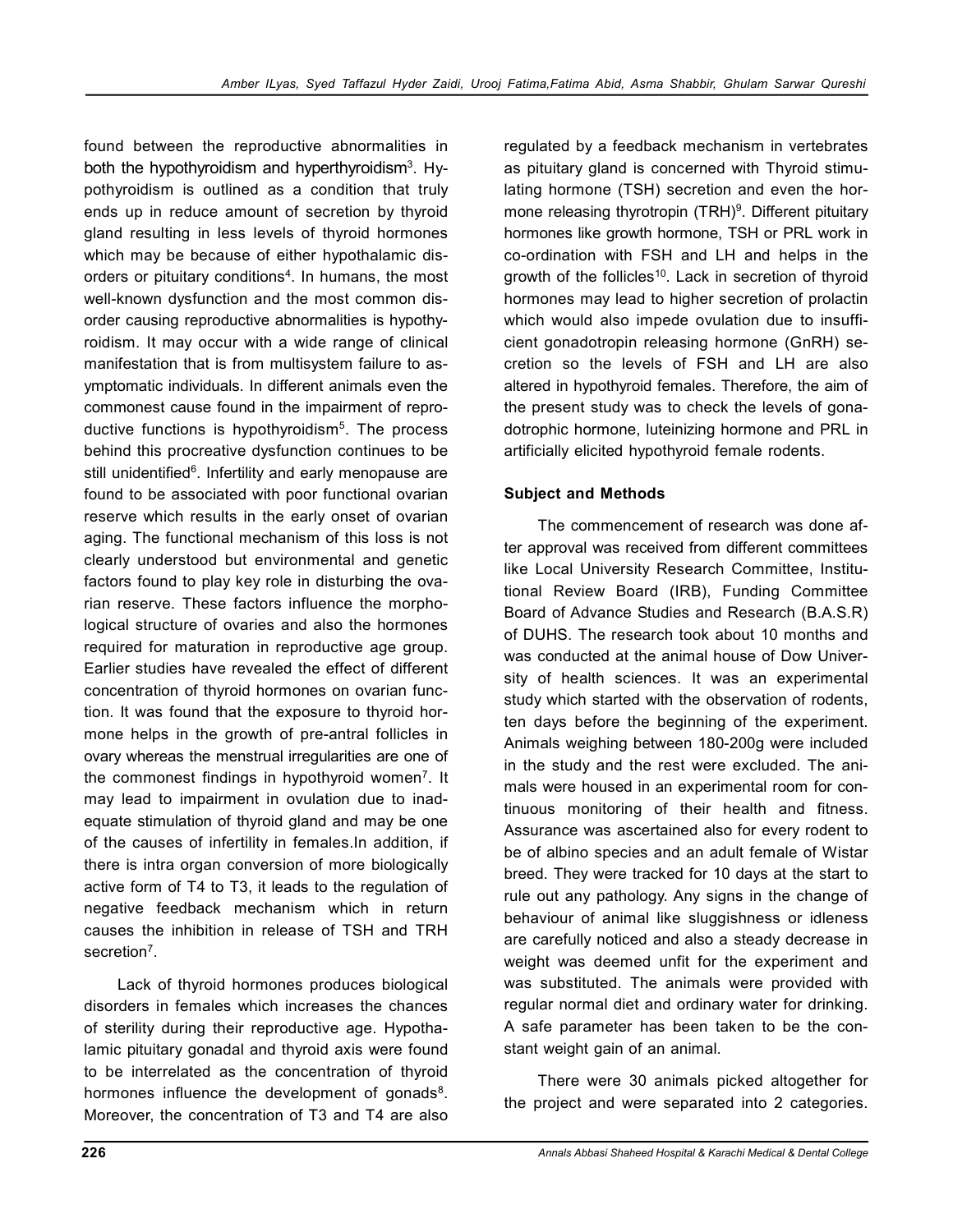These animals of different groups were kept in two separate cages. The groups were labelled as control and hypothyroid group respectively. Each of the respective group consists of 15 albino rats. All the animals were kept on a standard healthy diet and regular ordinary water throughout the experiment. The diet was measured and administered regularly. The leftover diet was also carefully measured the next day to have an idea about the feeding habits of the animals during the experiment. The animals were ascertained rigorously and were well taken care of throughout the experiment.

 A mixture of antithyroid drug Neomercazole was prepared which was given in 0.02% per ml through mouth for 6 weeks.

One of the batches was only kept on ordinary water and regulardiet for the whole experiment which lasted about 6 weeks. This batch was labelled as the control group. The health and the fitness of the animals was carefully monitored throughout an experiment however at the end of 5th week, one of the sample from control group got expired which then was not included in the study. On the other hand, the other group taken as hypothyroid group was given Neomercazole daily through oral feeding tube at a dose of 0.02% in the gut of experimental rats for 6 weeks. Complete ingestion of the prescribed dose by animal is ascertained with no wastage<sup>11</sup>. The animals were weighed regularly throughout an experiment, first at the onset of experiment then on weekly basis until the end of 6 weeks. After the completion of six weeks, all the animals of two groups were slaughtered. The animals were operated under general anaesthesia. At first an incision in midline was given and the sternum of animal was dissected in order to expose the heart with the aid of a scissor. Then a syringe was inserted in the heart of an animal for drawing of blood. Almost 3cc blood was withdrawn through the cardiac puncture and was kept in yellow gel tubes. Centrifugation of blood for 10 to 15 minutes was carried out by centrifugation system for the separation of serum from blood. The serum was finally moved into the aliquots and was tagged for identification. Once the samples were prepared these were immediately taken to Dow Diagnostic Research and Reference Laboratory / DUHS and were kept in cold storage. ELISA kits were used on these samples for hormonal essays of FSH, LH and PRL levels.

The data of hormonal essays was collected after performing the test on the samples and then the information was entered on the worksheet of SPSS.16. To compare the means of groups, Independent sample T-Test was applied and the groups were compared. P < 0.05 was taken significant

#### **Results**

In control group the mean ± Standard Deviation (SD) recorded for FSH was  $5.13 \pm 1.39$  mIU/ml and LH was  $8.38 \pm 16.02$  mIU/ml as shown in Table 1. When the mean  $\pm$  SD of FSH was calculated in hypothyroid group, the result depicted was  $5.89 \pm$ 1.63 mIU/ml whereas for LH in the same group showed a value of  $9.30 \pm 13.34$  mIU/mI as shown in Table 1. respectively.

The result observed for mean  $\pm$  SD for PRL in control group was  $0.40 \pm 0.05$  ng/ml whereas in hypothyroid group, it depicted a value of  $0.62 \pm 0.12$ ng/ml shown in Table 1. On comparing the results the p value was analysed for PRL, FSH and LH in between the two groups. The p value of serum FSH observed to be insignificant (p-value + 0.40). For LH the P =0.27 which was also concluded insignificant however the PRL statistical analysis revealed a significant finding with  $p < 0.05$  as shown in Table 2.

## **Discussion**

Numerous explorations have additionally exhibit the impact of glandular disease on endocrine functions. The combined effect of thyroid and gonadal axis is of prime importance in standard breeding. Literature indicates that decline in functioning of thyroid leads to decrease gonadotropins however increase in PRL may be the probable cause of cycles without ovulation<sup>12</sup>. Rise in PRL can cause disruption to follicle maturation and corpus luteum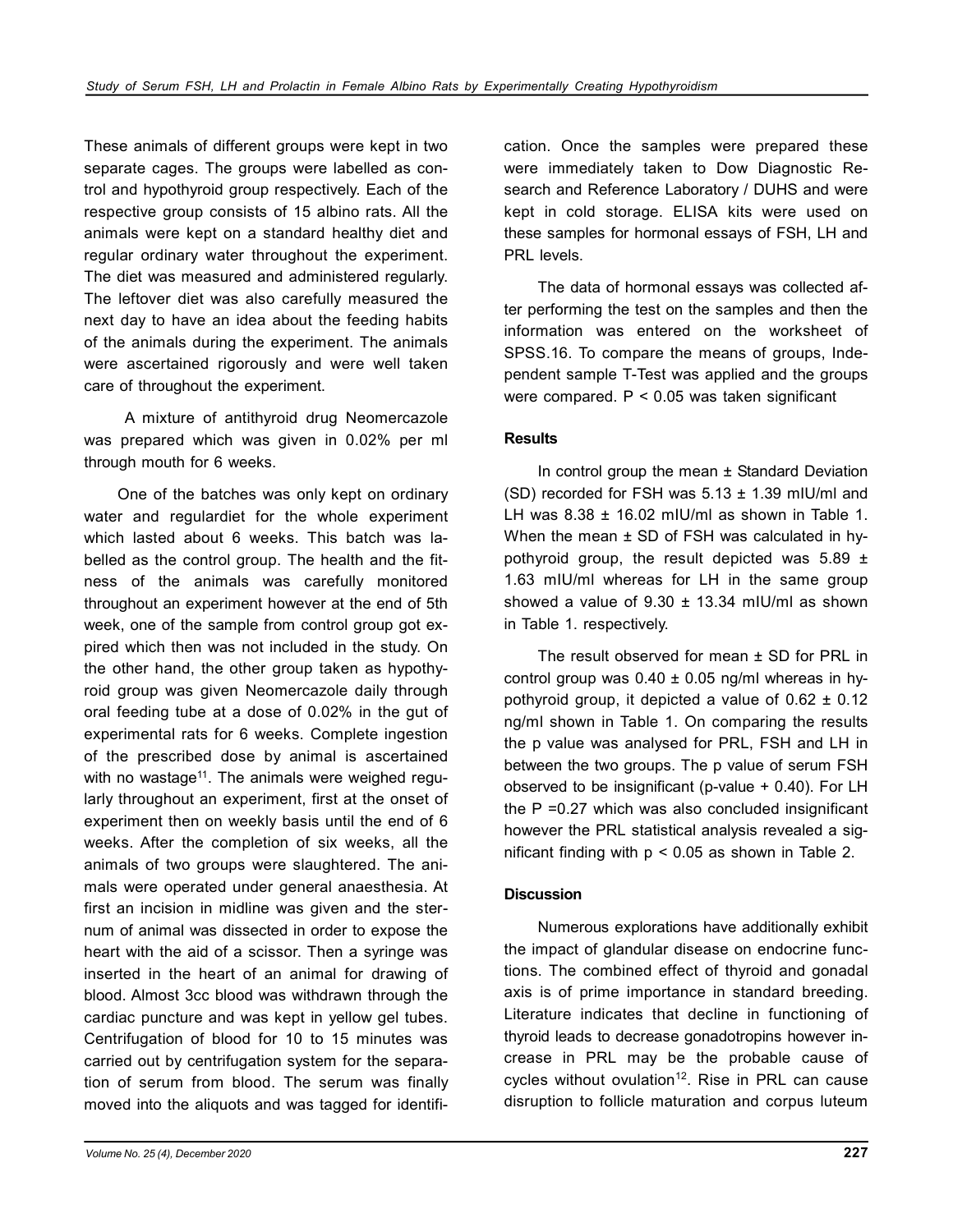function that may affect the adequate secretion of GnRH in hypothalamus<sup>13</sup>. The levels of FSH and LH are also altered which is due to lack of proper production of ovarian response<sup>14</sup>. Disruption in thyroid hormones can cause ovulation disorders and infertil $ity^{15}$ . In gonadal axis serum PRL is one among the foremost pituitary hormones having an essential role in causing infertility. Hyperprolactinemia is one amongst the most important explanation of anovulatory cycles that results in procreative disorders.

**Table 1.** Levels of Serum Prolactin, LH & FSH in Control and Hypothyroid group

|                             | Groups No of animals Serum FSH Serum LH<br>n = 29 | (mIU/mI) | (mIU/mI)                                                                                                                                             | Serum Prolactin<br>(nq/ml) |
|-----------------------------|---------------------------------------------------|----------|------------------------------------------------------------------------------------------------------------------------------------------------------|----------------------------|
| Control<br>Hypo-<br>thyroid | 14<br>15                                          |          | Mean $\pm$ S.D Mean $\pm$ S.D Mean $\pm$ S.D<br>$5.13 \pm 1.39$ $8.38 \pm 16.02$ $0.40 \pm 0.05$<br>$5.89 \pm 1.63$ $9.30 \pm 13.34$ $0.62 \pm 0.12$ |                            |

S.D is the Standard Deviation

**Table 2.** Statistical Analysis of Serum Prolactin, LH & FSH in Between Groups showing the p-value

| Comparison                    | Serum FSH |         | Serum LH Serum Prolactin |
|-------------------------------|-----------|---------|--------------------------|
|                               | P value   | P value | P value                  |
| Control with hypothyroid 0.40 |           | 0.38    | $0.00*$                  |

\*P value < 0.05 is significant

Different studies have provided the evidences of association between hypothalamic pituitary thyroid and ovarian axis. This relationship is because of the existence of the unique receptors for thyroid hormone in ovary which may affect the oestrogen and reproductive functions showing the close relationship between two endocrine axis. Most of the ovulatory disorders are due to the dysfunction in HPO axis<sup>16</sup>. The study done by Krassas G.E. is strongly suggestive of long-term hypothyroidism as the cause of hyperprolactinemia which may strongly disrupt the functions of ovary. These functions can derange from disruption in secretion of progesterone from corpus luteum to oligomenorhea when the prolactin is mildly elevated and ammenorhea in case of high levels of PRL in circulation<sup>17</sup>. This study is

supported by Goswami. B et al indicating an important link between a rise in PRL and cycles with no ovulation as they had discovered an irregularity in menstruation and anovulation in subjects with raised PRL<sup>18</sup>.

In the current study different hormonal assays were performed on rat blood and a remarkable rise in PRL was obtained in hypothyroid group which is in agreement with the results obtained by Happon who also observe a rise in serum PRL with insignificant variations in gonadotropins<sup>19</sup>. In rats, the rise of PRL results in reduce response of pituitary to GnRH thus impedes the secretion of LH. Sun J et al also didn't find any effect on distribution of GnRH12 which is in accordance with the study done by us.

Tohei A et al. is additionally affirmative of the rise in serum PRL level in glandular disease particularly hypothyroidism. Furthermore, he mentioned the connection of oestrogen which is a steroid hormone and PRL to explain the conflicts in his studies concerning rise in PRL in hypothyroidism. In his study he additionally cited the details of hypothyroidism which revealed a rise in the levels of vasoactive intestinal peptides (VIP). This VIP behaves like a liberating element for releasing PRL in anterior hypophysis gland $20$ . Dopamine is also detected to possess an effect on inhibiting hypothalamus and is therefore playing its role in controlling the secretion of PRL. Besides this restrictive dopamine playing its key role on secretion of PRL, it is additionally controlled by thyrotropin releasing hormone (TRH), vasoactive peptides (VIP), and other neuropeptides. These all-contributing elements facilitate the release of PRL releasing factor which helps in the secretion of PRL<sup>21-22</sup>.

In the current study analysis of secretion level of hormones FSH and LH revealed no important difference in between the control and hypothyroid group. This result is in mutual concurrence with the research done by Armada Dias et al, whose work also exhibited no significant change in investigation of hormones. In his study he simply discovered a rise in PRL with no major distinction in gonadotro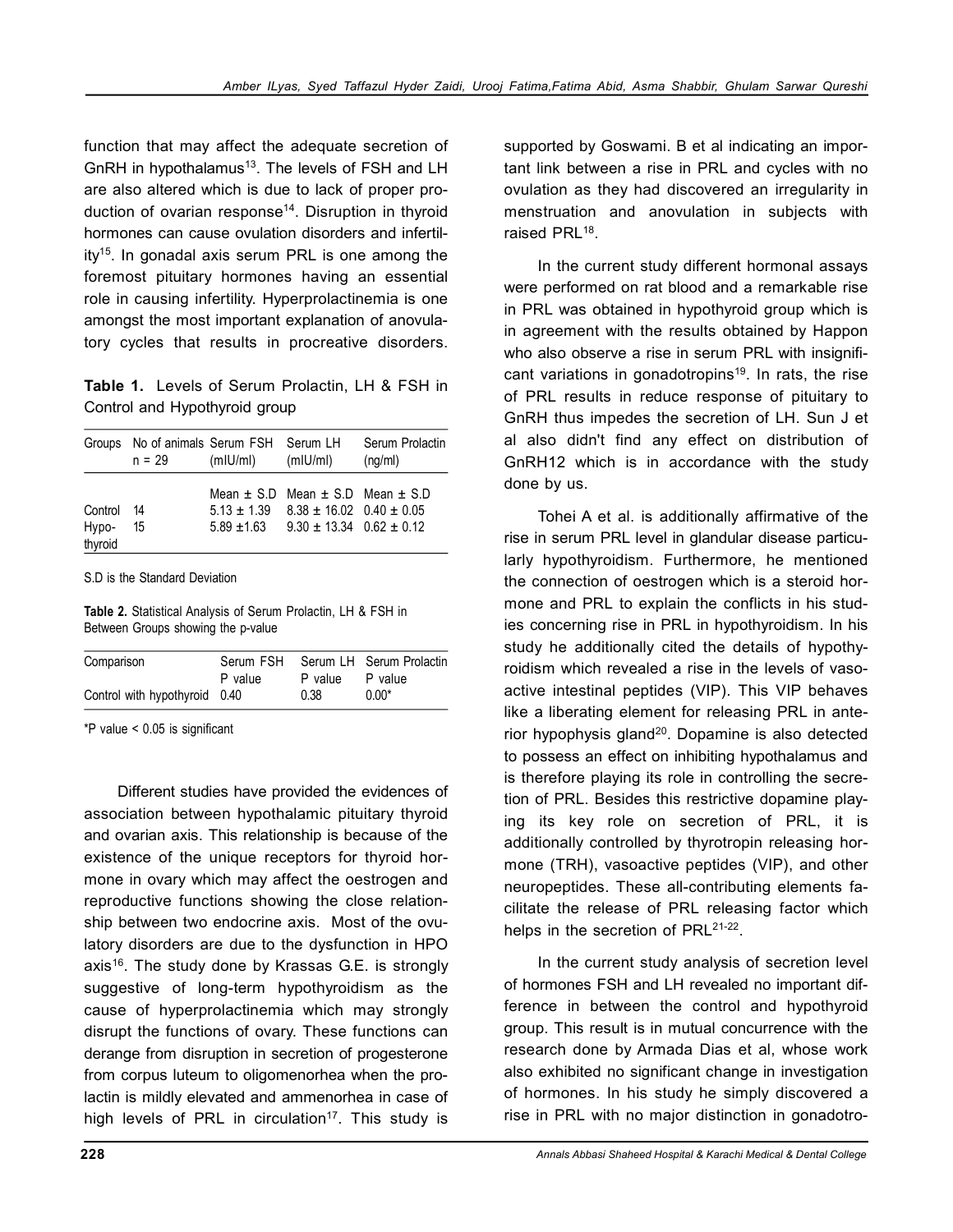pic hormones and gonadotropin. These secretion changes conjointly as a consequence leads to unbalance of secretion in hypothyroidism that may cause infertility. Ultimately not each one of the hormones are essentially unstable, however just some variation in PRL is additionally enough to produce problems in getting pregnant<sup>23</sup>. The insignificant findings of the present study may also encourage us to think that probably the FSH and LH are biologically inactive which is in accordance to a study done previously<sup>24</sup>.

This ends up in an interpretation that despite of average gonadotropins, the follicles of ovaries were not fully grown in hypothyroid group because of the probability of immediate consequences of thyroid hormones on the development of follicles in ovaries without influencing remarkably the yield by ovaries of sexual steroid hormones. Thus, in order to draw a final conclusion, it is highly recommended that the other contributing factors like oestrogen, progesterone and the VIP should be analysed to further elaborate the inconsistency in relation to the secretion of gonadotropin hormones FSH and LH which was the limitation of this study and has to be explored further.

## **Conclusion**

Hypothyroidism created by an antithyroid drug (Carbimazole) leads to a remarkable rise in the levels of PRL regardless of the changes in levels of gonadotropins which may lead to the sterility in females

#### **References**

- 1. Elkalawy SA, Abo-Elnour RK, El Deeb DF, Yousry MM. Histological and immunohistochemical study of the effect of experimentally induced hypothyroidism on the thyroid gland and bone of male albino rats [Internet]. Egyptian Journal of Histology.<br>2013:36:92-102. Available from: https:// 2013;36:92-102. Available from: https:// scholar.cu.edu.eg/sites/default/files/drmarwa/files/ histological and immunohistochemical study of f the effect of experimentally induced hypothyroidism on the thyroid gland.pdf. Accessed on: 17 February 2021.
- 2. Saran S, Gupta BS, Philip R, Singh KS, Bende SA, Agroiya P, and Agrawal P. Effect of hypothyroid-

ism on female reproductive hormones. Indian J Endocrinol Metab. 2016; 20: 108-113. [DOI:10.4103/2230-8210.172245]

- 3. Krassas G E, Poppe K, Glinoer D. Thyroid function and human reproductive health. Endocr Rev 2010;31:702-755. [DOI: 10.1210/er.2009-0041]
- 4. WoeberKA. Update on the management of hyperthyroidism and hypothyroidism. Arch Fam Med 2000; 9:743-7. [DOI: 10.1001/archfami.9.8.743]
- 5. Aldulaijan HA, Cohen RE, Stellrecht EM, Levine MJ, Yerke LM. Relationship between hypothyroidism and periodontitis: A scoping review. Clin Exp Dent Res. 2020 ;6:147-157. [DOI: 10.1002/ cre2.247]
- 6. Saha SK, Ghosh P, Konar A, Bhattacharya S, Roy SS. Differential expression of procollagen lysine<br>2-oxoglutarate 5-deoxygenase and matrix 5-deoxygenase and matrix metalloproteinase isoforms in hypothyroid rat ovary and disintegration of extracellular matrix. Endocrinology 2005; 146: 2963-75. [DOI: 10.1210/ en.2004-1440]
- 7. Colella M, Cuomo D, Giacco A, Mallardo M, De Felice M, Ambrosino C. Thyroid Hormones and Functional Ovarian Reserve: Systemic vs. Peripheral Dysfunctions. J Clin Med. 2020;9:1679. [DOI:10.3390/jcm9061679]
- 8. Doufas AG, Mastorakos G. The hypothalamic-pituitary-thyroid axis and the female reproductive system. Ann N Y Acad Sci 2000;900:65-76. [DOI: 10.1111/j.1749-6632.2000.tb06217.x]
- 9. Poppe K, Velkeniers B, Glinoer D. Thyroid disease and female reproduction. Clin Endocrinol 2007; 66 : 309-21. [DOI: 10.1111/j.1365- 2265.2007.02752.x]
- 10. Micinsk P, Wielgus E, Wojcieszyn M, Pawlicki K. Abnormal ovarian reserve test reflects thyroid dysfunction. Pol J Gyn Invest. 2006;9:30-4.Available from:https://www.researchgate.net/publication/ 286530192 Abnormal ovarian reserve test reflects thyroid\_dysfunction. Accessed on: 20 February 2021.
- 11. Inuwa IM, William MA. A morphometric study on the endometrium of rat uterus in hypothyroid and thyroxine treated hypothyroid rats. Ups J Med Sci 2006; 111: 215-25. [DOI: 10.3109/2000-1967-042]
- 12. Sun J, Hui C, Xia T, Xu M, Deng D, Pan F, Wang Y. Effect of hypothyroidism on the hypothalamic-pituitary-ovarian axis and reproductive function of pregnant rats. BMC EndocrDisord 2018; 18: 30. [DOI: 10.1186/s12902-018-0258-y]
- 13. Nawroth F. Hyperprolactenaemia and the regular menstrual cycle in asymptomatic women: should it be treated during treatment for infertility? Reprod Biomed Online. 2005;11:581-8. [DOI: 10.1016/ s1472-6483(10)61166-2]